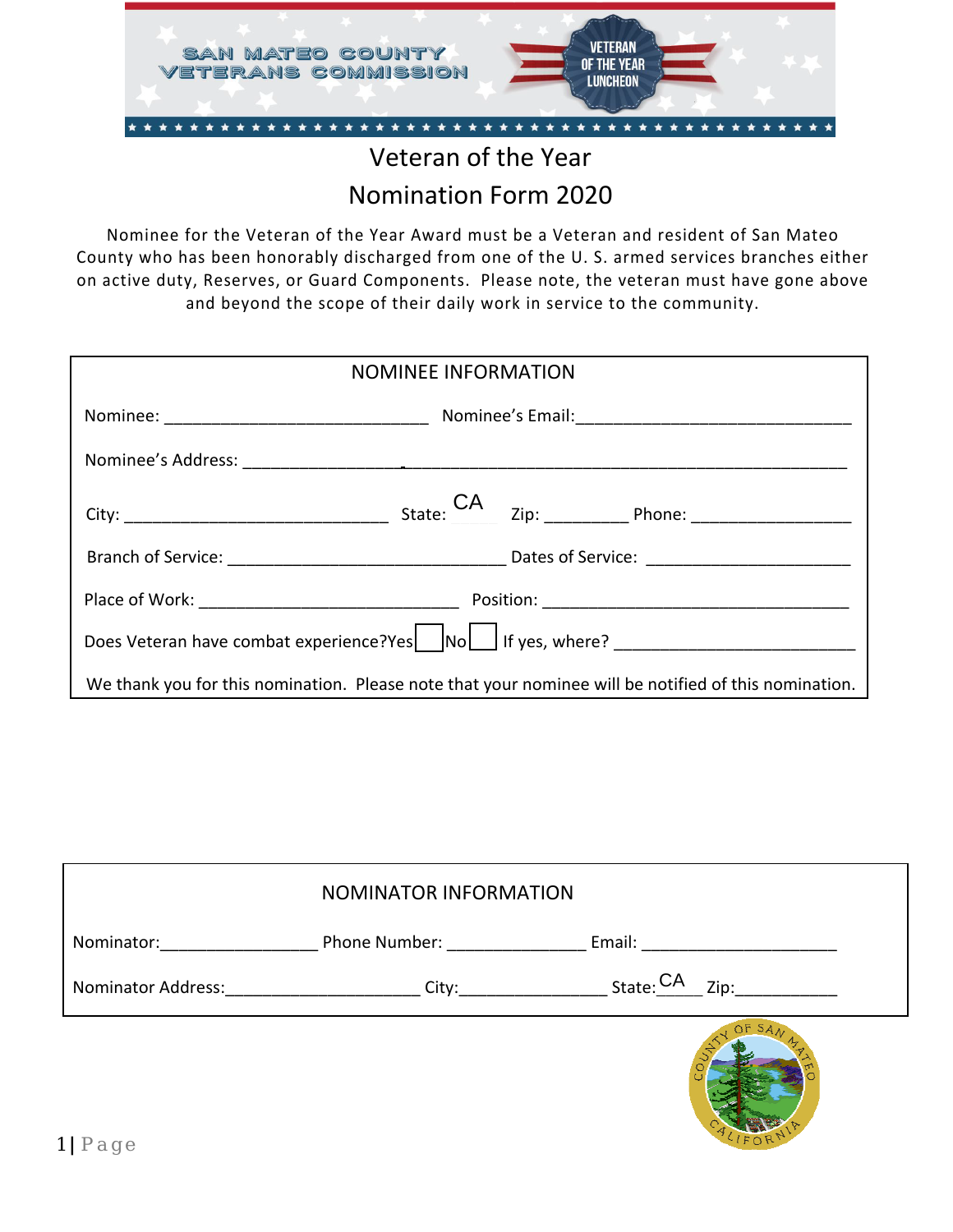

**Veterans Commission** 550 Quarry Road San Carlos, CA 94070 650-802-7501 T http://bnc.smcgov.org/veterans-commission

## Veteran of the Year Nomination Form 2020

*1. Describe the nominee's active/reserve service (branch of service, rank, years of service, dates of service (years), job/duty.*

2. Describe in detail what this nominee does in volunteer service to support the community (civic, school, *etc.) including the veteran community. Include the organizations and their missions and on average the number of volunteer hours per year and number of years doing this.*